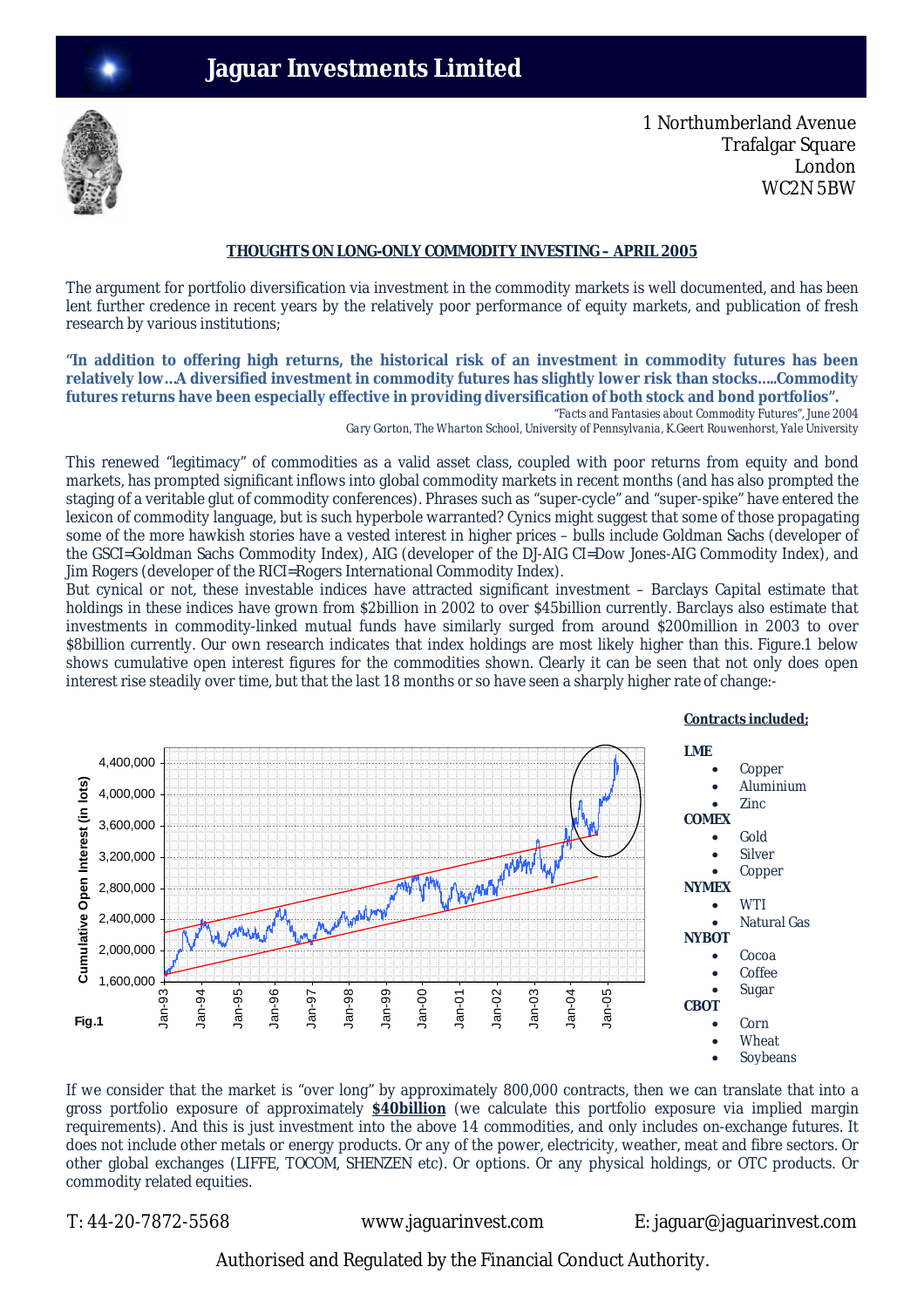## **Jaguar Investments Limited**



Clearly therefore global exposure to commodity prices is already high. Fig.2 shows the clear high correlation between rising open interest and the Commodity Research Bureau Futures Index (CRB). Given this high correlation (running at +0.97), and the fact that the CRB index has risen 28% while open interest has risen 38%, I think it is fair to say that this increase in open interest has been fresh longs.

Whenever we see figures like this, one question always springs to mind; What on earth is the exit strategy?

### **We know the market has significant commodity exposure, but long only?**

While the investment community have minutely analysed equity and financial markets and performance, it seems to us that they have not applied the same due process to the commodity markets. Consequently, when assessing equity market investments, the investor has a veritable gamut of options – long/short, event-driven, relative value, index tracking, convertible arbitrage etc. The list goes on. Conversely, and although some commodity investments are given to active (discretionary or systematic) managers, the vast majority of investment in the commodity sector gets allocated to long-only strategies. Of course there are certain regulatory restrictions on certain investors, and in any case these indices *are* useful tools – they clearly provide access to the beta afforded by commodity markets. But we would argue that this passive-only approach to commodity investment is riddled with risk on a stand alone basis.

Passive, long-only investing, by definition, only gives positive capital returns when markets are going up. While longonly is the oldest form of investing, the trend accelerated dramatically in the late 1990's as equities rallied sharply. Markets consequently saw a dramatic proliferation of new index-tracking products that promised to replicate equity market indices – with their substantially lower fees, they were hailed as the future of equity investment. As shown in Fig.3 (below) however, they soon lost their attraction when equity markets turned and spent the next three years heading lower. It is curious to see the close correlation between the DJ30 over this period, and the current CRB Index – the correlation coefficient is a healthy, if worrying 0.93.



Of course there is another potential return stream available to investors in these instruments: total return…

T: 44-20-7872-5568 www.jaguarinvest.com E: jaguar@jaguarinvest.com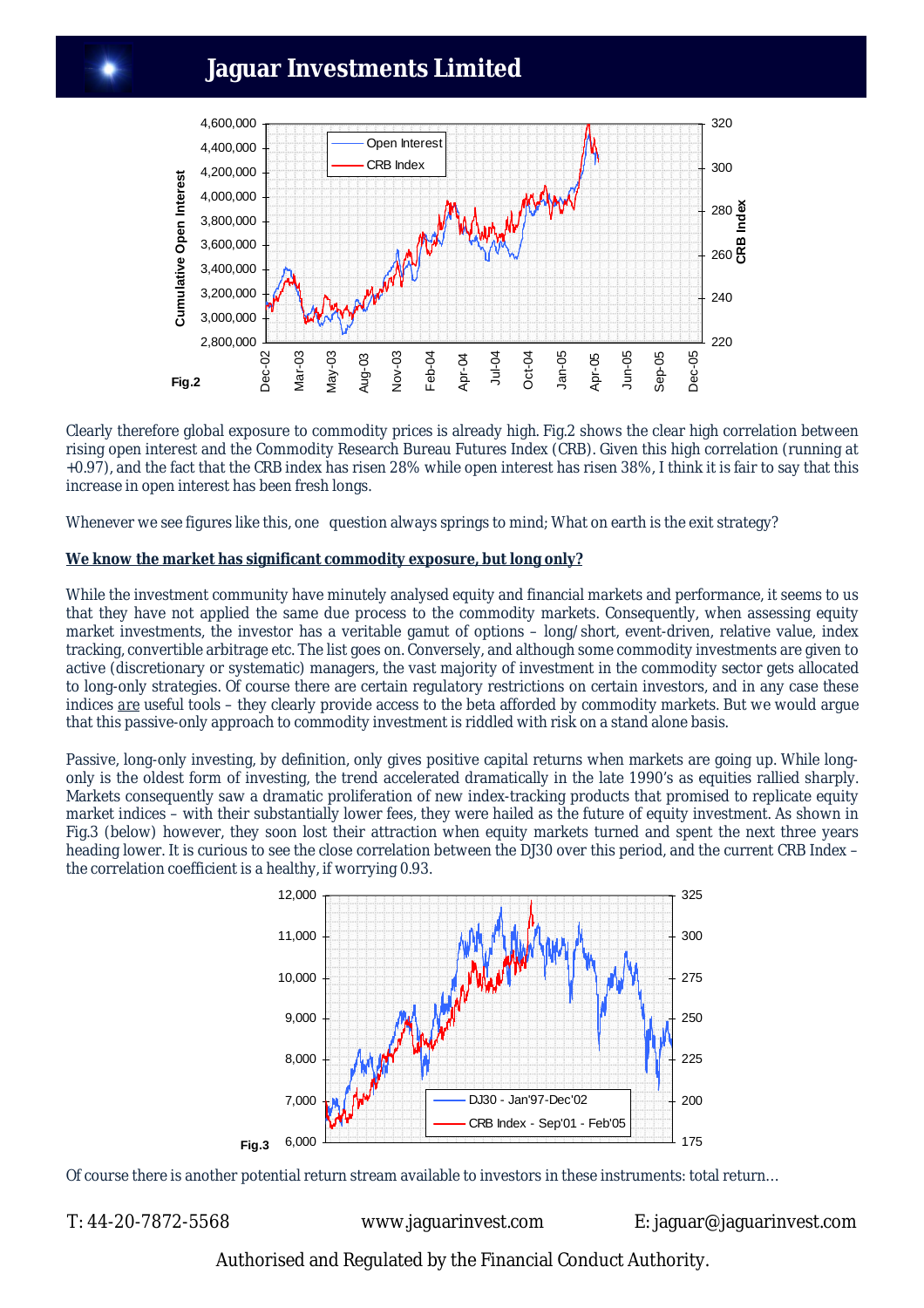# **Jaguar Investments Limited**

While the owners of said indices would argue that total return is the place to be, we would argue that the vast sums of money being allocated to these strategies will ultimately deflate this phenomenon. Total return is the additional value achieved by buying forward into markets that have steep backwardations, and thereafter "rolling up the curve". It can be likened to the dividend stream from equities, but buying a share for the dividend makes no sense when the company is suddenly unable to pay out. The same logic holds with regard to total return investing. Commodity markets are vulnerable to short-term dislocations, but are medium-long term efficient. When a relatively small group of traders become aware that billions of dollars worth of long positions are to be rolled from March to April for example, the rate achieved for the roll will most likely not be as it may otherwise have been. Even if this were not to happen though, rising prices should lead to increased supply and falling demand and therefore diminishing backwardations. So there is the real possibility that the potential capital gains realised on a long-only investment could undo the total return available.

As an aside, the assessment of market liquidity and slippage issues is a major key to successful commodity investment, and a theme of previous presentations by Jaguar.

### **Is long-only the place to be – is this bull market here to stay?**

There is a school of thought that says this time it is different. A new paradigm. This school of thought says that the lack of investment in supply infrastructure over the last twenty years cannot possibly cope with the enormous demand coming from China, India and other new emerging "wunderconsumer" countries. Oil reserves are almost depleted. China consumes 50% of the worlds cement and 20% of the worlds copper. The statistics roll on. The global economics team at HSBC summarise their latest quarterly report with the line;

#### **"The old ways of looking at the global economy are no longer relevant".**

And maybe this school of thought is right. Maybe we really are in a brave new world.

But I for one am not convinced. And neither it seems are many of the commodity analysts working for banks, trade houses, financial institutions and brokerage groups. Recent metal and crude oil price forecast surveys are outlined in the table below – and two thoughts spring to mind.

| 2005 FORECASTS   | <b>HIGH</b> | <b>LOW</b> | <b>MEAN</b> | RANGE (%) | <b>CLOSE 2004</b> | CHANGE (%) |
|------------------|-------------|------------|-------------|-----------|-------------------|------------|
| <b>COPPER</b>    | 3.086       | 2,204      | 2.729       | 40%       | 3,280             | $-17%$     |
| <b>ALUMINIUM</b> | 2.006       | 1.499      | 1.779       | 34%       | 1.964             | $-9%$      |
| <b>NICKEL</b>    | 16,535      | 10.979     | 13,027      | 51%       | 15,205            | $-14%$     |
| <b>ZINC</b>      | 1.367       | 992        | 1.177       | 38%       | 1,270             | $-7%$      |
| <b>LEAD</b>      | 992         | 750        | 842         | 32%       | 1.056             | $-20%$     |
| <b>TIN</b>       | 9.193       | 6,305      | 8,062       | 46%       | 7,765             | $+4%$      |
| <b>GOLD</b>      | 463         | 380        | 434         | 22%       | 438               | $-1%$      |
| <b>SILVER</b>    | 7.20        | 5.65       | 6.56        | 27%       | 6.82              | $-4%$      |
| <b>CRUDE</b>     | 51.75       | 39.00      | 45.12       | 33%       | 43.45             | $+4%$      |
|                  |             |            |             | 36%       | <b>AVERAGE</b>    | $-7%$      |

Firstly, the range of each forecast is ridiculously wide. The tightest range of forecasts is for the gold price, though at 22% it can hardly constitute a consensus opinion. And it doesn't include potential price spikes – the true range of potential gold forecasts was from 340 to 525, a range of some 54%. So the price could go up 20%, or fall 22%. No real clues there then.

Secondly, with an average price **fall** of 7%, the forecasts could hardly be called positive. And even if one looks at the top end of expectations as coming in correct, it would still only generate an average price rise of some 6% - again, hardly what one might call rampantly bullish.

We would also err on the side of caution with regard to China. Seen by many as having an insatiable appetite for industrial materials, recent reports indicate that the Chinese have over-ordered in many markets, yet continue to add to stockpiles. They have plenty of new waterfront condominiums they can't sell. Government reports continue to dwell on efforts to cool the economy. And the Chinese stock market continues to fall – hitting lows not seen since May 1999. Figure 4 shows the performance of the Shanghai Composite Stock Index over the last 8 years.

T: 44-20-7872-5568 www.jaguarinvest.com E: jaguar@jaguarinvest.com